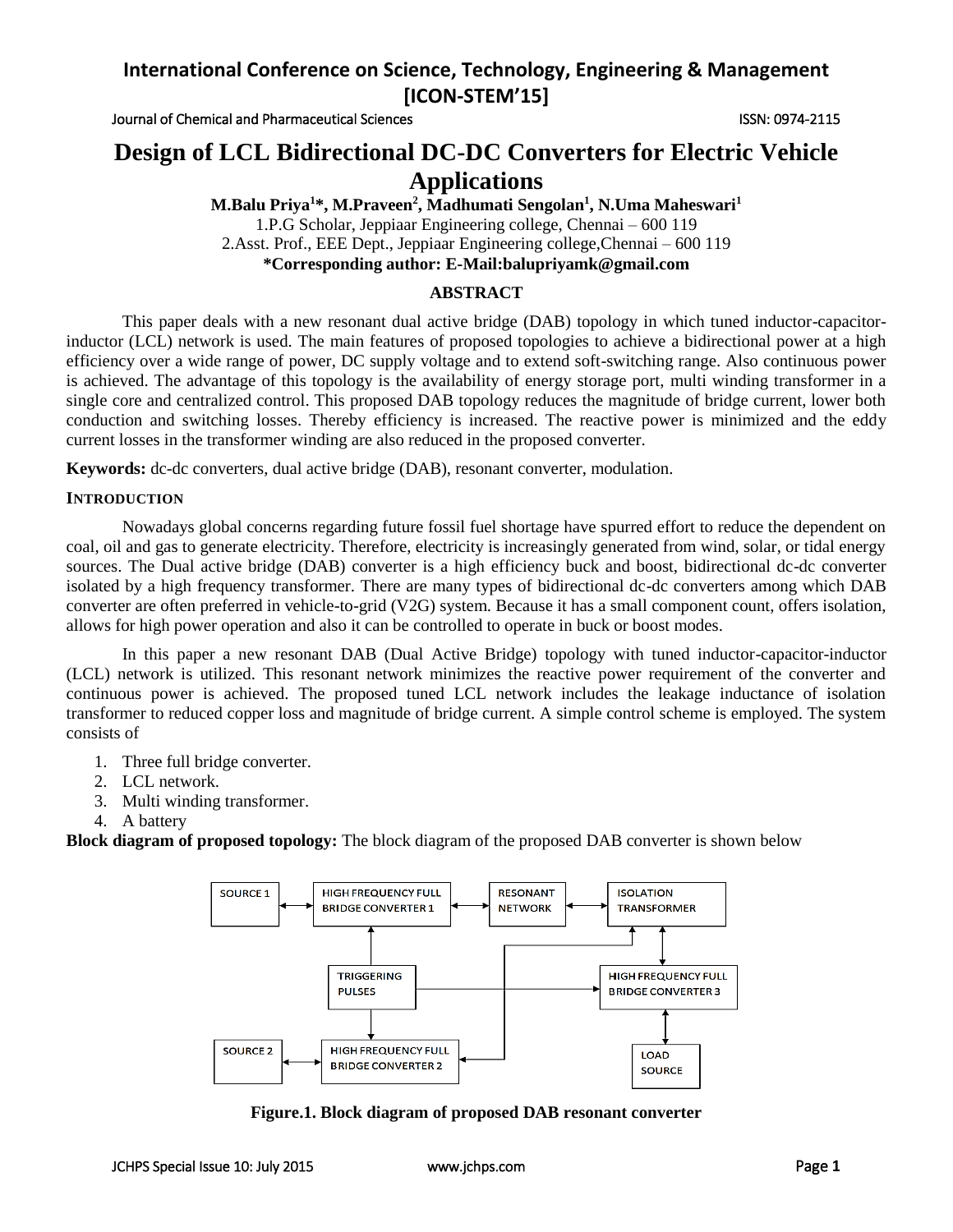## Journal of Chemical and Pharmaceutical Sciences **ISSN: 0974-2115** ISSN: 0974-2115

It has three full-bridge converters interconnected by an isolation transformer and a tuned  $L_1C_1L_2$  network. The primary winding is spilt into two. Bridge converter 1 of the proposed resonant DAB is operated at a fixed frequency,  $f_s$ and similarly bridge 2 and bridge 3 is operated at the same frequency as bridge 1. Transformer turns ratio is n : 1. Because of the presence of tuned  $L_1C_1L_2$  network the proposed system does not exhibit multiple operating modes like conventional system. There are 3 modes of operation. In mode 1 bridge 1 supplies power to the load and at the time the bridge 2 will be charging. In mode 2 bridge 2 supplies power to the load and at the time the bridge 1 will be charging. In mode 3 bridge 3 is supplies power and at the time the bridge 1, 2 will be charging.

## **MATERIALS AND METHODS**

The components used in this system are as follows

| <b>Table.1.Components used</b> |               |         |  |
|--------------------------------|---------------|---------|--|
| <b>Components</b>              | <b>Type</b>   | Voltage |  |
| Microcontroller                | AT89C51       |         |  |
| Oscillator                     | Crystal       |         |  |
| Voltage regulator              | 7805          |         |  |
| <b>Buffer</b>                  | 741S244A      |         |  |
| Gate driver                    | <b>IR2110</b> |         |  |

#### **Table.2. Design of resonant converter**

| Tuotel D collar of Fedoratic competent |                                                           |  |
|----------------------------------------|-----------------------------------------------------------|--|
| <b>Fundamental Frequency</b>           | $L_1C_1=L_2C_1=1/(w_s)^2=1/(2\pi f_s)^2$                  |  |
| <b>ZVS</b> range                       | $R = nVdc2/vdc1$                                          |  |
| <b>Total Harmonic Distortion (THD)</b> | $\left(\frac{\text{if}}{\text{iRMS}}\right)$ 2<br>$THD =$ |  |

#### **Table.3.Design of transformer**

|                                     | -                                                                        |
|-------------------------------------|--------------------------------------------------------------------------|
| <b>Number of turns</b>              | $(V_1/N_1)=(V_2/N_2)=(V_3/N_3)$                                          |
| <b>Power</b>                        | $P = P = \frac{\varphi(\pi -  \varphi )}{V}V$<br>$\pi \omega l$          |
| Core size                           | $A_eA_c=(0.68*P_{out}*D*10^3)/(f*B_{max})cm^4$                           |
|                                     | $P_{out} = 1.16*B_{max}*f*d*A_eA_{c*10}$ <sup><math>\sim</math></sup> -9 |
|                                     | $A_e = 3.54$ cm <sup><math>\lambda</math></sup> 2                        |
|                                     | $A_e$ =core effective area, cm <sup><math>\lambda</math></sup> 2         |
|                                     | $Ac=$ winding area, cm <sup><math>\lambda</math></sup> 2                 |
| <b>Maximum flux density</b>         | $B_{max}=(V_p*10^8)(K*f*N_p*A_e)$                                        |
|                                     | $K=4.44$ (sine wave)                                                     |
| <b>Number of primary windings</b>   | $N_p = (V_p * 10^8) / (K * f * B_{max} * A_e)$                           |
| <b>Number of secondary windings</b> | $N_s = N_p/1.4$                                                          |

### **Table.4. Design of battery**

| <b>State of charge</b> | SOC=(Remaining capacity / Rated capacity) |  |
|------------------------|-------------------------------------------|--|
| Depth of discharge     | $DOD=1-SOC$                               |  |
| <b>State of health</b> | SOH=(Aged energy capacity / Rated energy  |  |
|                        | Capacity)                                 |  |
| <b>Efficiency</b>      | $\eta = E_D/E_C$                          |  |
|                        | $ED=$ total energy during discharging     |  |
|                        | $EC=$ total energy during charging        |  |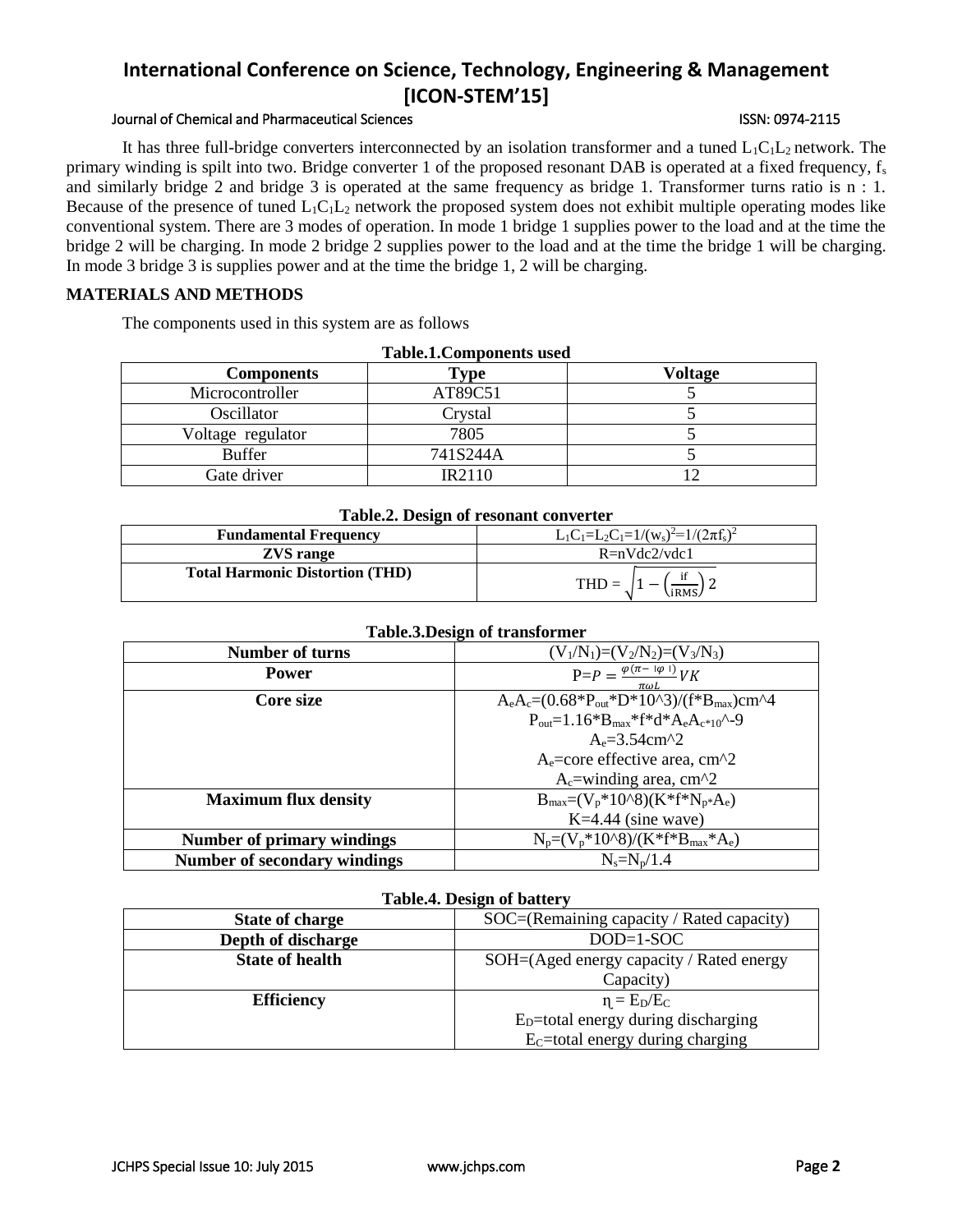## Journal of Chemical and Pharmaceutical Sciences **ISSN: 0974-2115** ISSN: 0974-2115

## **SIMULATION RESULTS**

To validate the proposed DAB converter and method, simulation based on the MATLAB/SIMULINK are implemented in this section.

 $\overline{50}$ 50 50 50  $\frac{2}{3}$  $46$ 

but



**Fig.2.Input voltage [Mode 1] Fig.3.Triggering pulse [Mode 1]**









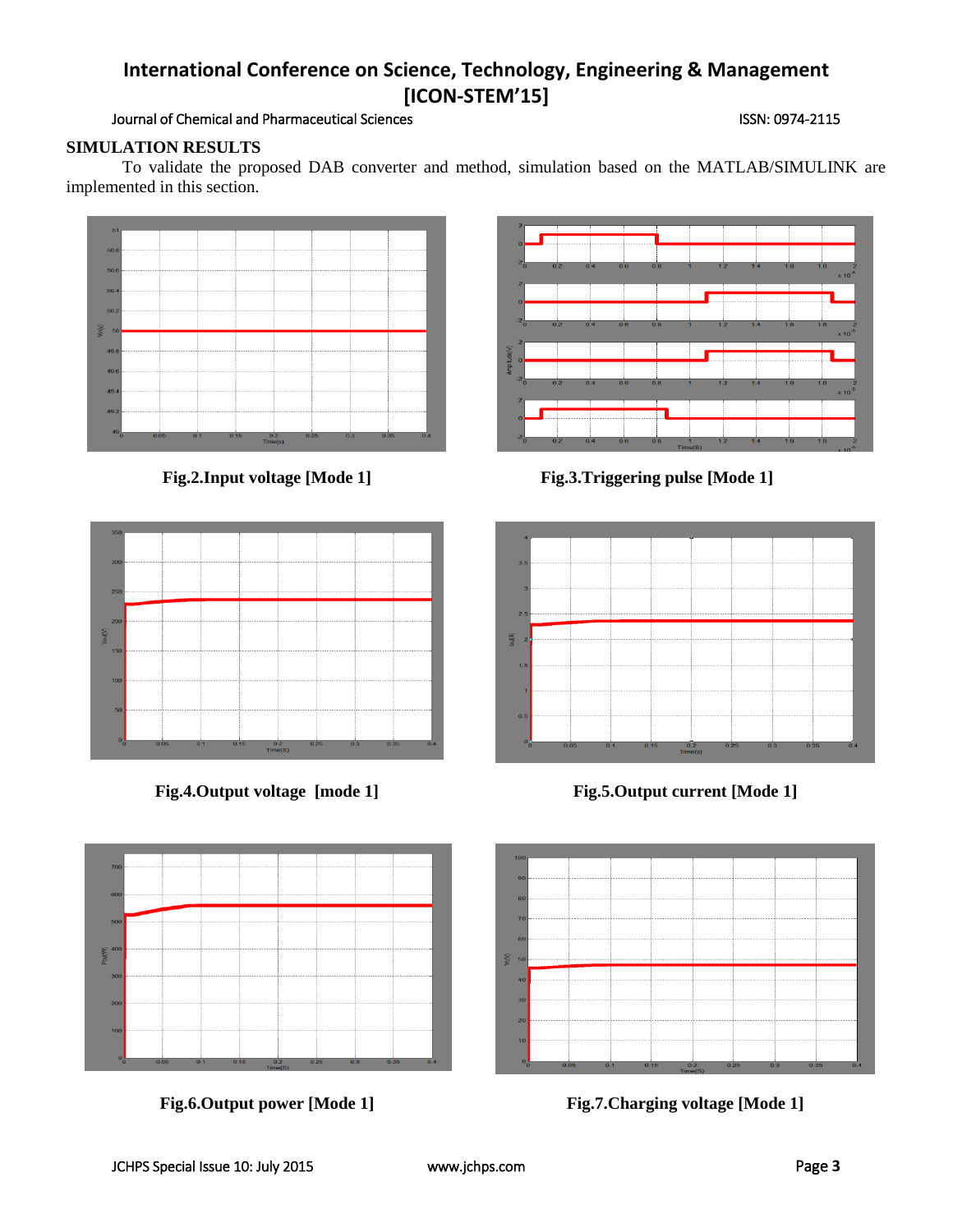Journal of Chemical and Pharmaceutical Sciences **ISSN: 0974-2115** ISSN: 0974-2115



**Fig.8.Charging current [mode 1] Fig.9.Input voltage [Mode 2]**







**Fig.14.Charging current [Mode 2] Fig.15.Input voltage [Mode 3]**





**Fig.10.Output voltage [mode 2] Fig.11.Output current [Mode 2]**



**Fig.12.Output power [Mode 2] Fig.13.Charging voltage [Mode 2]**

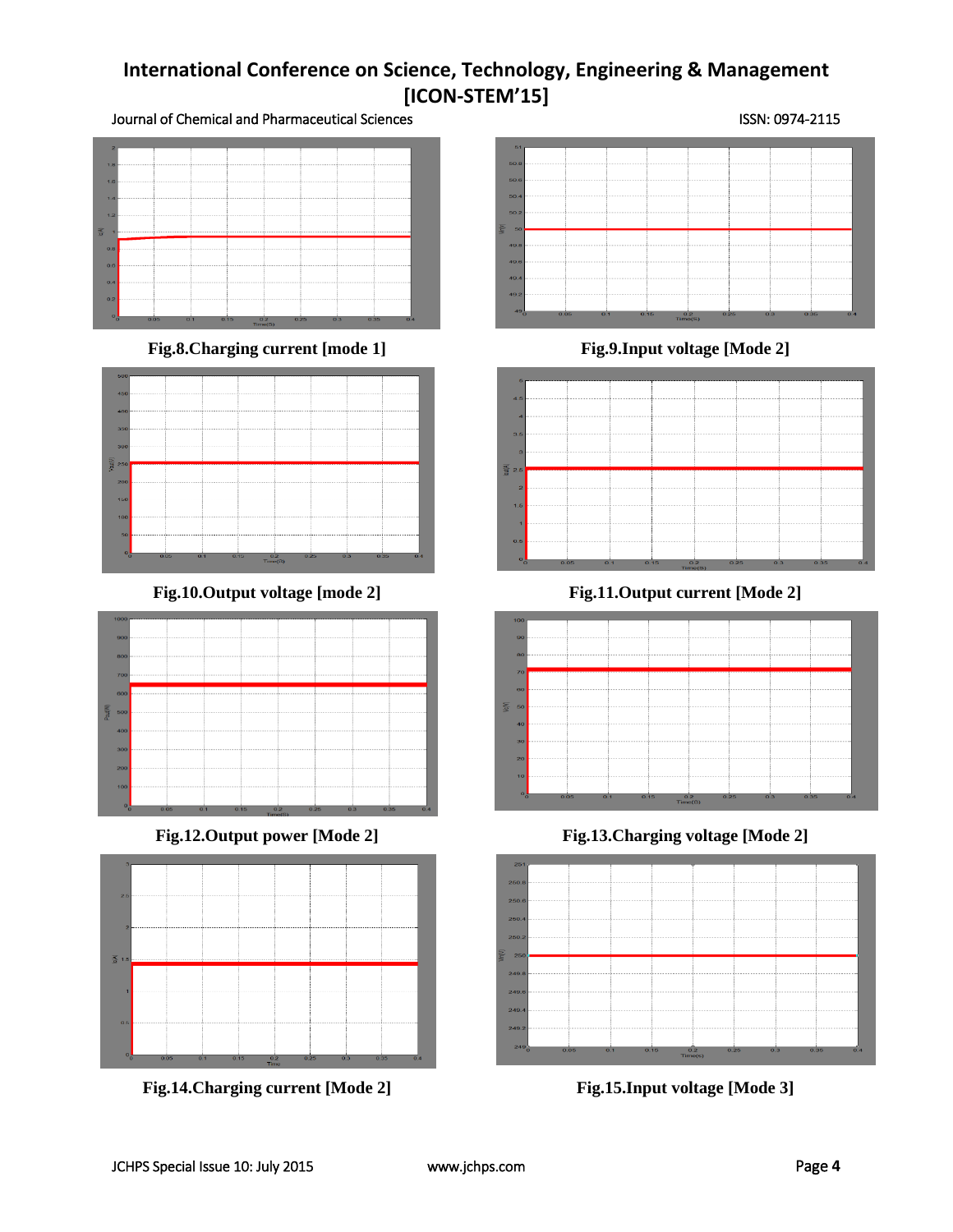Journal of Chemical and Pharmaceutical Sciences ISSN: 0974-2115







**Fig.16.Charging voltage 1 [Mode 3] Fig.17.Charging current 1 [Mode 3]**



**Fig.18.Charging voltage 2 [mode 3] Fig.19.Charging current 2 [Mode 3]**

## **CONCLUSION**

The proposed DAB topology analyzed using MATLAB/SIMULINK demonstrate the improved performance of the converter. The proposed three-port converter with three active full bridges, two series-resonant tanks, and a three winding transformer uses a single power conversion stage with high- frequency link to control power flow between batteries, load, and a renewable source such as fuel cell. The converter has capabilities of bidirectional power flow in the battery and the load port. Use of series-resonance aids in high switching frequency operation with realizable component values when compared to existing three-port converter with resonant circuits. The converter has high efficiency due to soft-switching operation in all three bridges. The proposed system achieve Continuous power, has energy storage port, centralized control, multi winding transformer in a single core, offers higher efficiency over a wider supply voltage and load range and has lower bridge currents.

## **REFERENCES**

A. K. Jain, R. Ayyanaar, PWM control of dual active bridge: Comprehensive analysis and experimental verification, IEEE Trans. Power Electron., 26(4), 2011, 1215-1227.